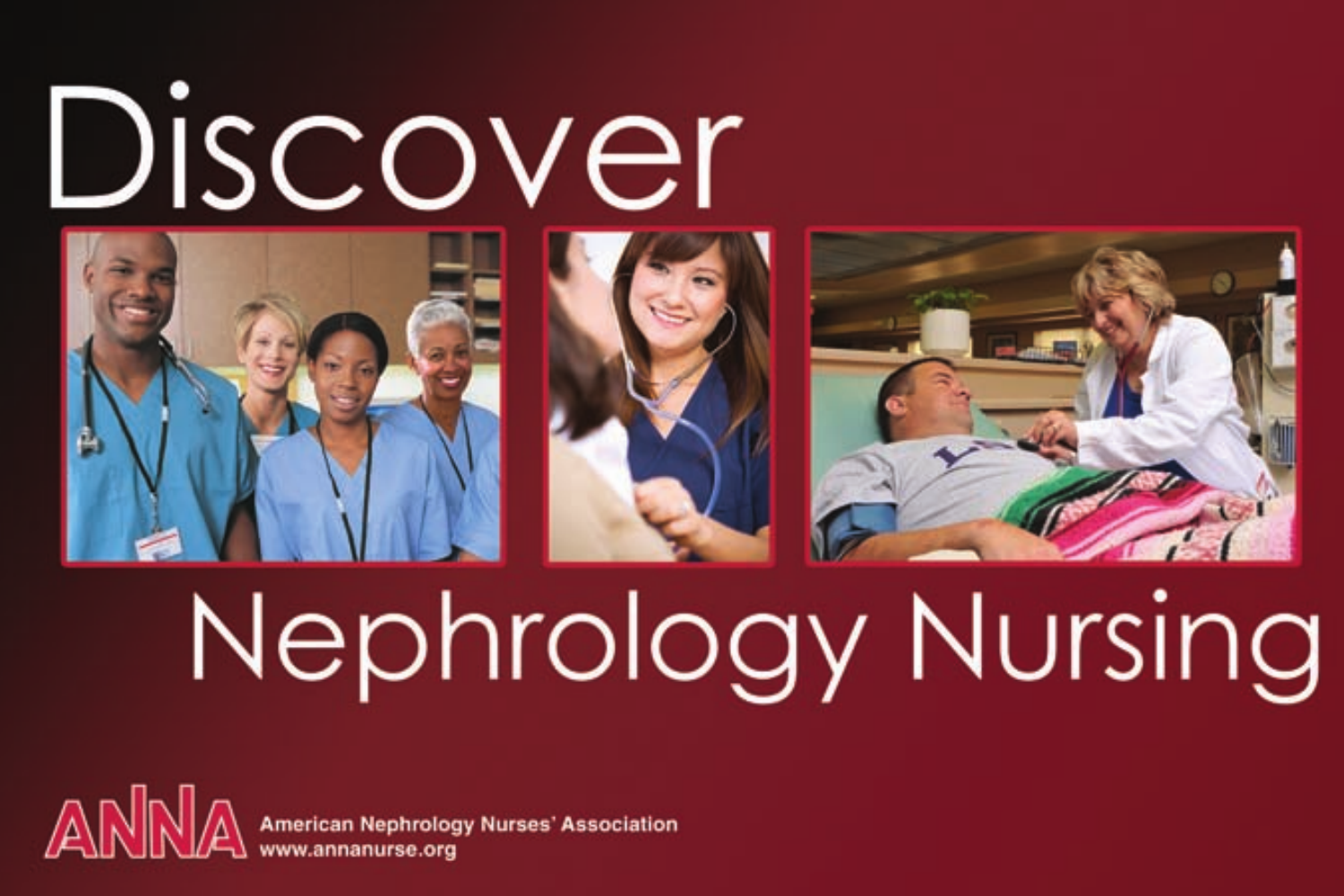

**Achieve your goals Make a difference Join a community of caring**

## Become a nephrology nurse.

## The American Nephrology Nurses' Association



*Advocacy. Scholarship. Excellence.*

#### *Mission Statement*

ANNA will advance nephrology nursing practice and positively influence outcomes for individuals with kidney disease through advocacy, scholarship, and excellence.

American Nephrology Nurses' Association Phone: 888-600-ANNA (2662) • E-mail: anna@ajj.com East Holly Avenue, Box 56 • Pitman, New Jersey 08071-0056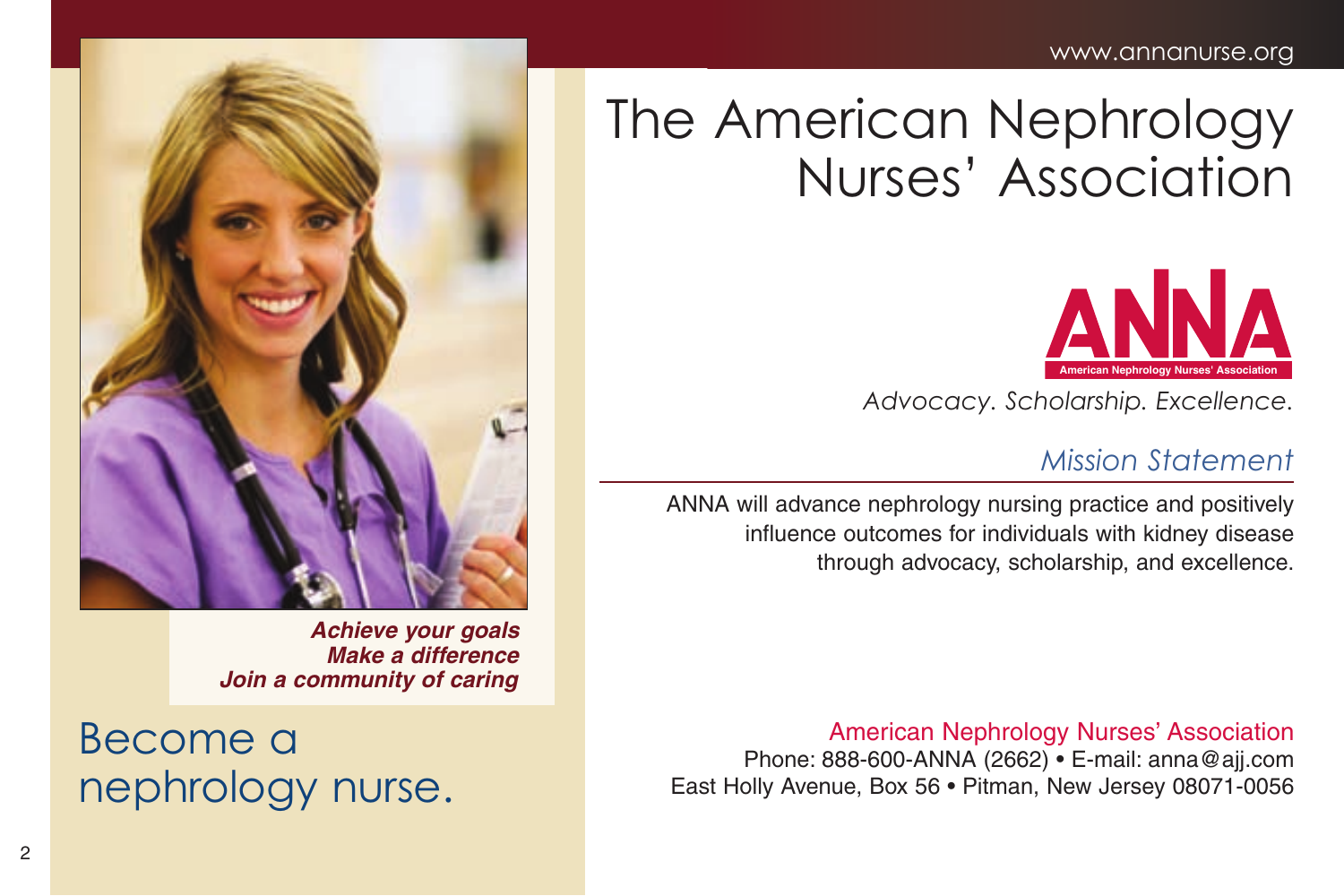## Your career is your choice… *ANNA is here to help.*

Nephrology nursing is a dynamic, diverse, and holistic practice. For more than four decades, the specialty has grown in scope and numbers.

Nephrology nurses work in a team-oriented environment, using their nursing skills and knowledge to make independent decisions. They care for patients of all ages who are experiencing, or are at risk for, kidney disease.

The broad scope of nephrology nursing practice is what makes the specialty both challenging and rewarding.

ANNA's mission is to advance the specialty and nurture every ANNA member. We achieve these goals by providing the highest quality educational products, programs, and services. Our members are leaders who advocate for patients, mentor each other, and lobby legislators, all to inspire excellence.



## *If you are a…*

- **• Nursing student eager for a rewarding career that enhances your nursing skills**
- **• Medical-surgical nurse who enjoys specialized patient care**
- **• Nurse in another practice setting looking for a change**

### …nephrology nursing is perfect for you.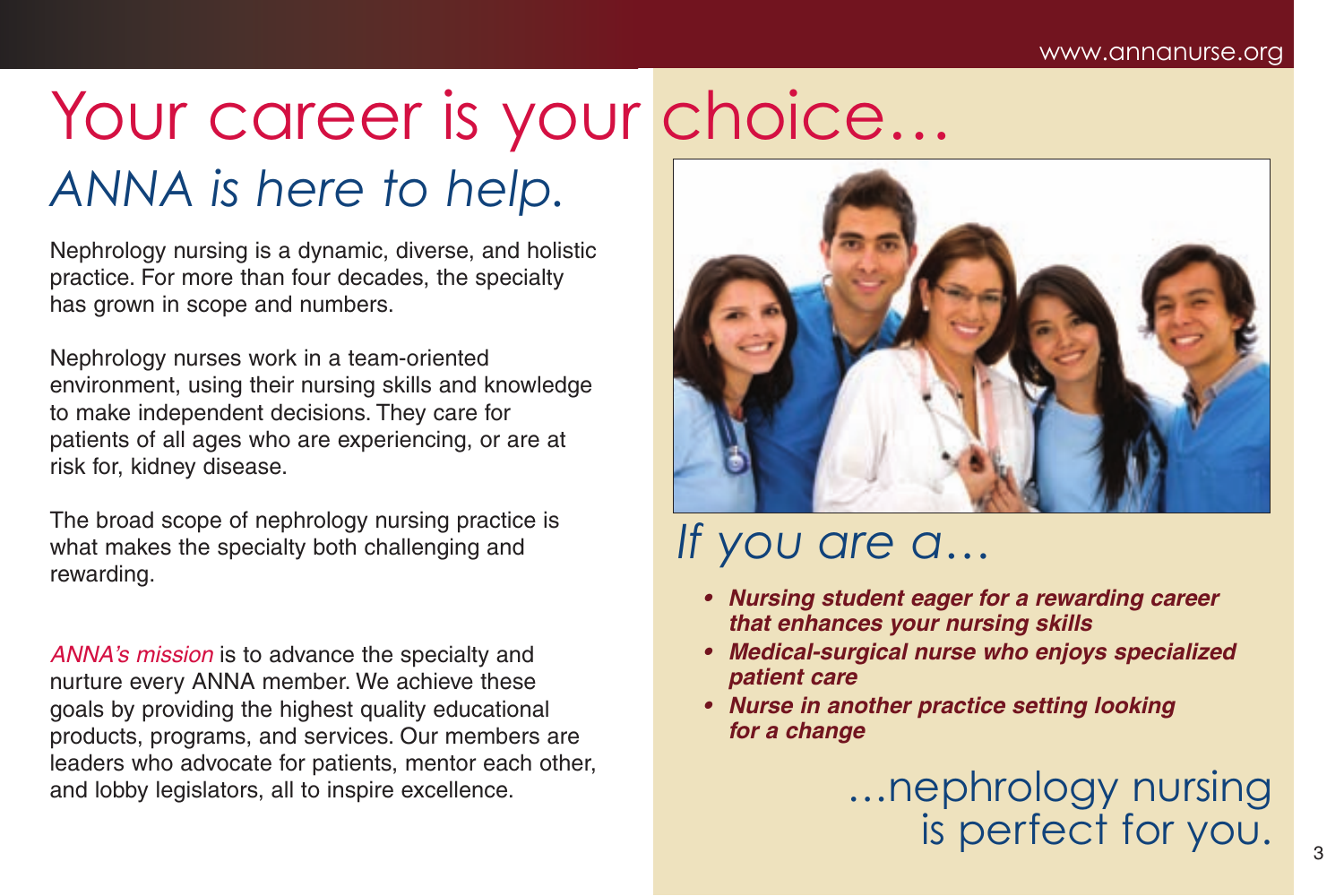

The specialty offers a brilliant blend of the art and science of nursing, from electrolytes and hemoglobin to compassion and care.

> Loretta Jackson Brown, MSN, RN, CNN Chief Nurse, U.S. Air Force Reserves Lawrenceville, GA

## Nephrology Nursing Practice

#### *Definition*

Nephrology nursing involves both preventing disease and assessing the health needs of patients and families.

Care spans the life cycle and involves patients who are experiencing the real or threatened impact of acute or chronic kidney failure. These patients need well-educated, highly skilled, motivated registered nurses.

Educational and technological advances make it a dynamic field, rich with a wide variety of career opportunities for a new graduate or experienced practitioner.

#### *History*

Nephrology nursing has been recognized as a specialty for over 40 years. In 1973, treatment for end stage kidney disease by hemodialysis, peritoneal dialysis, or transplantation was funded by the federal government and became more readily available.

Since then, the role of the nephrology nurse has greatly expanded and practice boundaries broadened.

#### *Knowledge Base*

To provide optimum care tailored to each patient's needs, nephrology nurses' knowledge and skills have evolved, along with specialized areas of practice. For example, there are nephrology nurses who are trained and educated to care for patients in different age groups: pediatric, adult, and geriatric.

The nurses' skills also relate to specific modalities of therapy including:

- Hemodialysis
- Peritoneal dialysis
- **Transplantation**
- Continuous renal replacement therapy
- Conservative management
- Other extracorporeal therapies

Nephrology nursing practice overlaps the boundaries of other specialty areas. For example, transplant nurses now care for patients who receive multi-organ transplants. This diversity is one of the most appealing aspects to practitioners.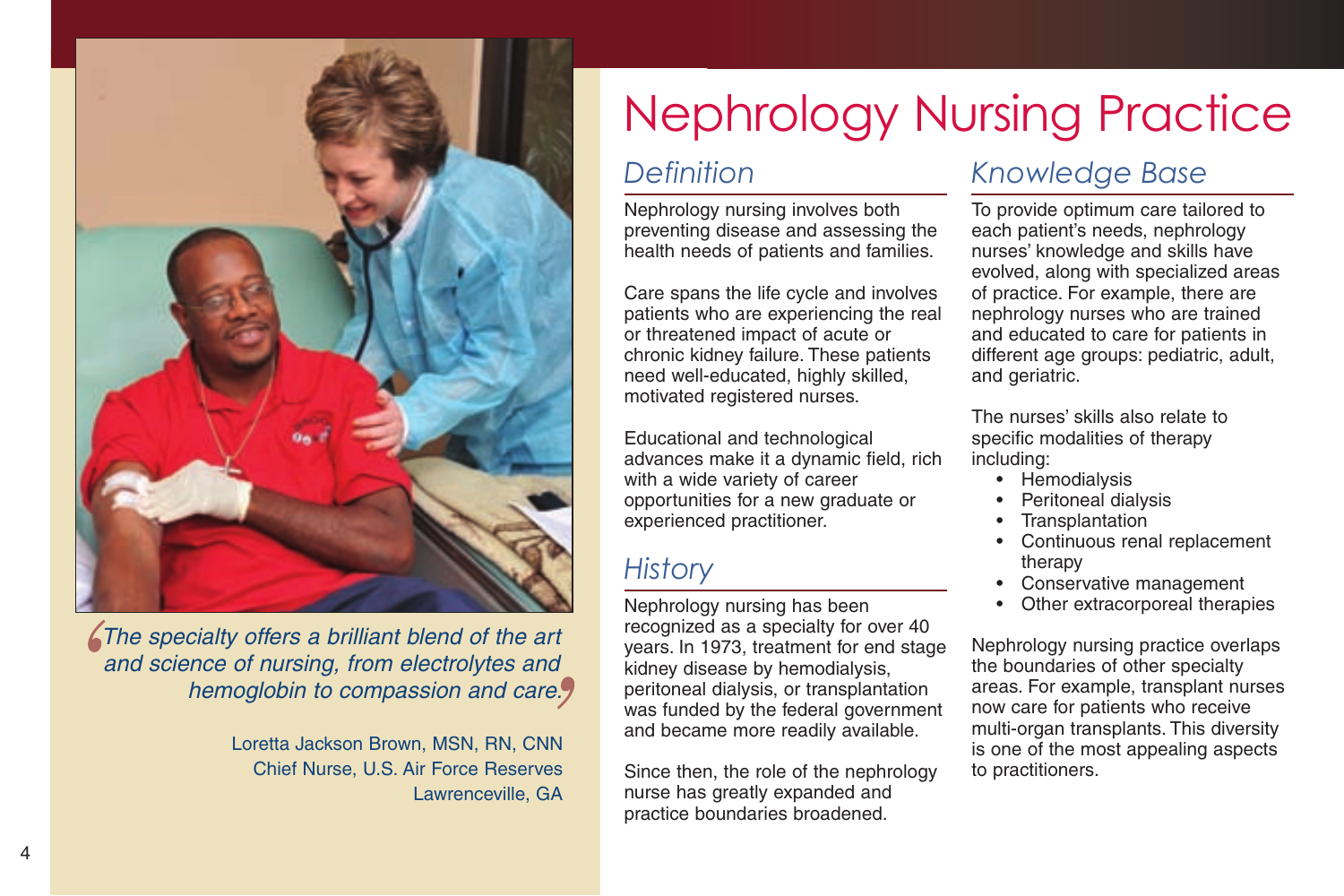## Evolving and Expanding Roles







#### *Opportunities*

Nephrology nursing positions are available in dialysis clinics, hospitals, physician practices, transplant programs, and many other settings.

#### *Standards of Practice*

Practice is guided by the **ANNA Nephrology Nursing Standards of Practice and Guidelines for Care** and **ANNA Scope and Standards of Advanced Practice in Nephrology Nursing** (www.annanurse.org, "Publications").

Nephrology nursing provides a career of challenges as well as expansive, diverse opportunities.

Carol M. Headley, DNSc, RN, CNN Nephrology APN Memphis, TN

#### *Resources*

ANNA helps support the wide variety of nephrology nursing roles through many of its publications including the **Core Curriculum for Nephrology Nursing** and **Contemporary Nephrology Nursing: Principles and Practice.**

#### *Certification*

Nephrology nursing certification recognizes an individual's expertise in the specialty. Certification can be achieved through the Nephrology Nursing Certification Commission (www.nncc-exam.org).

#### *Roles of the Nephrology Nurse*

- Staff nurse, hospital or outpatient settings
- Hemodialysis/peritoneal dialysis nurse
- Nurse manager
- Transplant coordinator
- Organ recovery coordinator
- Office nurse
- Nurse practitioner
- Clinical nurse specialist
- Pharmaceutical representative
- Nurse researcher
- Quality management
- Nurse educator
- Corporate/sales
- State or federal surveyor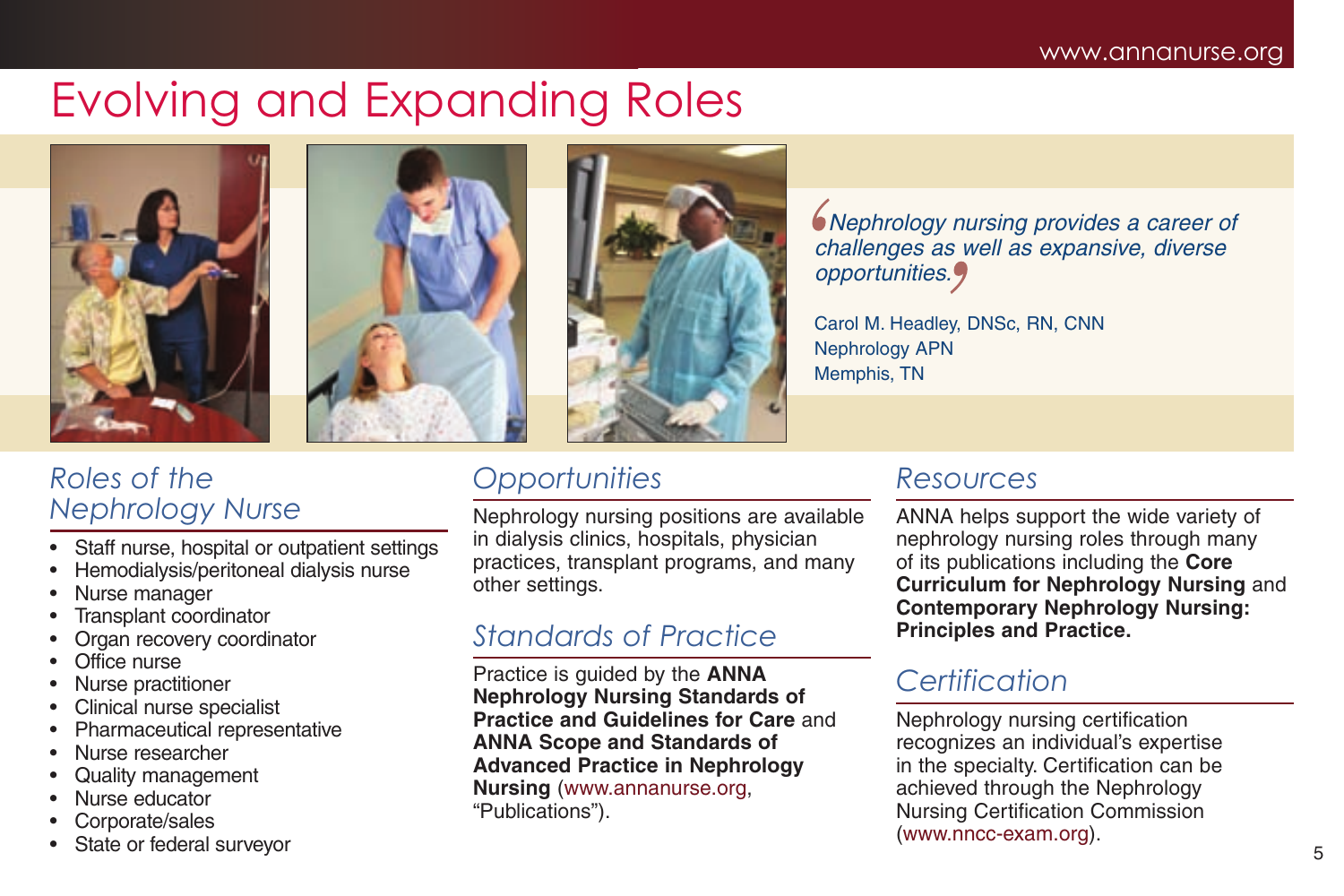## Incidence

People of all ages, socioeconomic groups, and races may develop some form of kidney disease. The disease varies in severity, but when kidneys lose 85% or more of their ability to function, the condition is known as end stage renal disease (ESRD). At this point, the kidneys are no longer removing waste products of metabolism and excess fluids, balancing electrolytes, or regulating hormones compatible with life.



#### *Medicare Coverage*

**One of the most significant factors influencing the growth of nephrology nursing was the 1973 extension of Medicare to cover treatment of kidney failure.This helps pay the costs for dialysis or transplantation, regardless of the patient's age.**

When patients reach ESRD, they must receive replacement therapy either in the form of dialysis or kidney transplant in order to survive.

At the end of 2006, there were more than 500,000 people with ESRD. Of these, 70% were on dialysis. (Source: United States Renal Data System [USRDS] 2008 Annual Data Report)

Kidney transplant is a treatment option for many ESRD patients, with 18,000 transplants performed in 2006, an increase of 3.5% from 2005 (USRDS, 2008). However, the need for donor organs far exceeds the supply and results in long waiting times for those who do not have a donor.

## Patient Data

- **Approximately 27 million American adults have chronic kidney disease (CKD) and millions more are at increased risk.**
- **More men than women, more elderly than young, and more African Americans and Hispanics than Caucasians develop CKD.**
- **The annual total cost for ESRD in the U.S. is \$33.6 billion.**
- **The number of people diagnosed with kidney failure has doubled each decade for the last 2 decades and will likely continue to do so.**

(Sources: U.S. Renal Data System 2008 Annual Report; National Kidney Disease Education Program; National Kidney Foundation)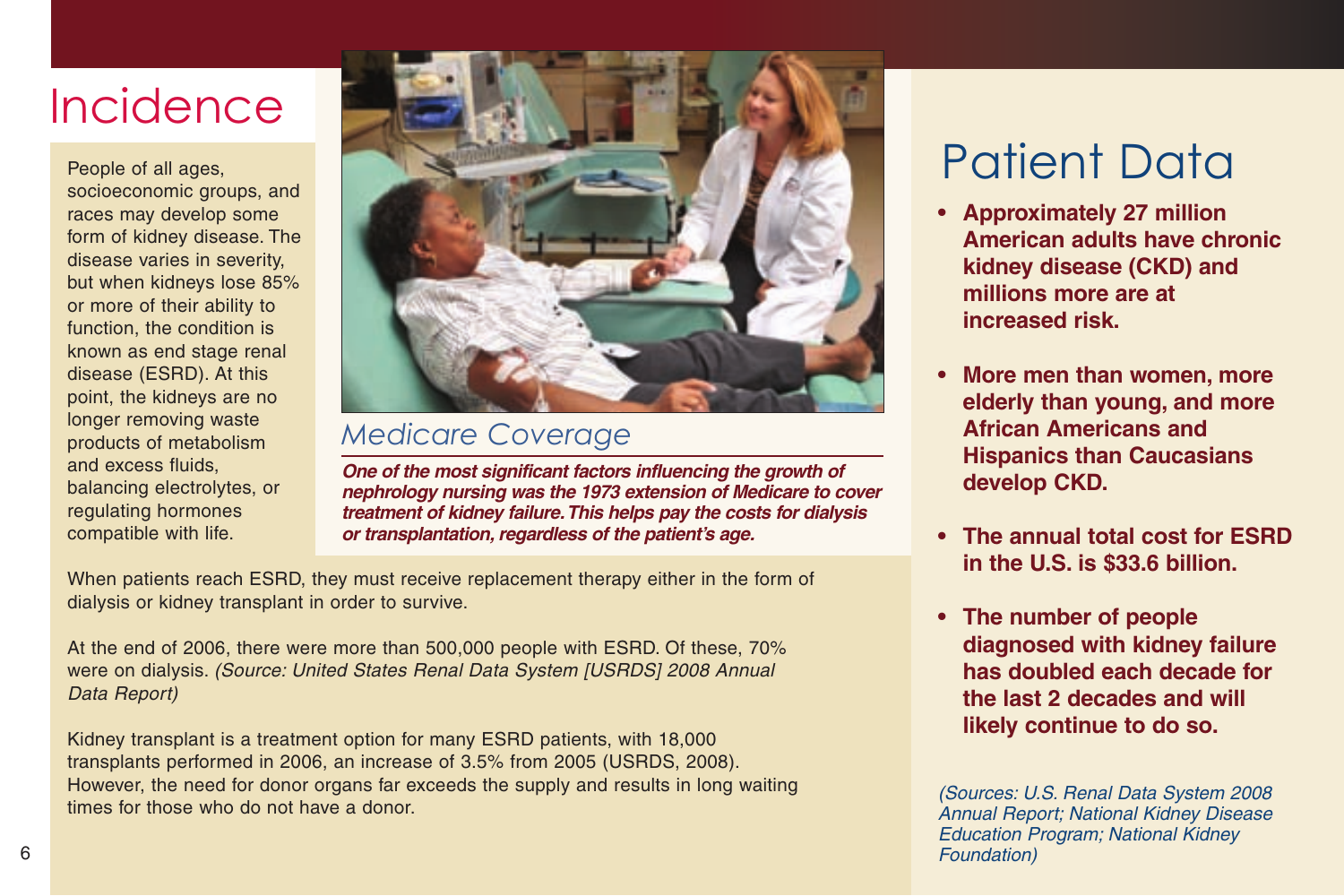## Patients and Settings

#### *Populations*

Patients include pediatric, adult, and geriatric individuals from a variety of ethnic groups. They have acute or chronic kidney failure, or are at risk for kidney disease.

Care may be extremely complex: patients may have various comorbid conditions including cardiovascular disease, diabetes, hypertension, infectious disease, bone disease, or drug addiction. In addition, many face psychosocial issues. Patients learn to cope with these problems over time, especially with the help of a skilled and compassionate health care team.

The nurse's role is to help patients manage their lives while effectively dealing with their health issues.

#### *Practice Areas*

Nephrology nursing practice occurs in primary, secondary, and tertiary care settings and in the home – wherever individuals are experiencing or are at risk for kidney disease.

#### *Conservative Management*

Not all patients with kidney disease require dialysis. Some diseases that affect the kidneys are treatable and potentially curable. In these cases, one of the nephrology nurse's primary roles is to educate patients about their diseases, prognoses, and treatments. Nurses also work with patients to prevent progression of their kidney disease.

#### *Inpatient Setting*

- Patients often critically ill
- Fast-paced practice
- **Challenging**

#### *Outpatient Setting*

- Care of complex patients
- Nurse is integral member of a multidisciplinary team
- Long-term care of chronically ill patients
- Nurse is advocate, educator, consultant, direct caregiver
- Nurses can have a positive impact on the quality of patients' lives



Nephrology nurses develop longterm relationships with patients and their families. We really make a difference in their lives.

> Nancy Pierce, BSN, RN, CNN Dialysis Director Helena, MT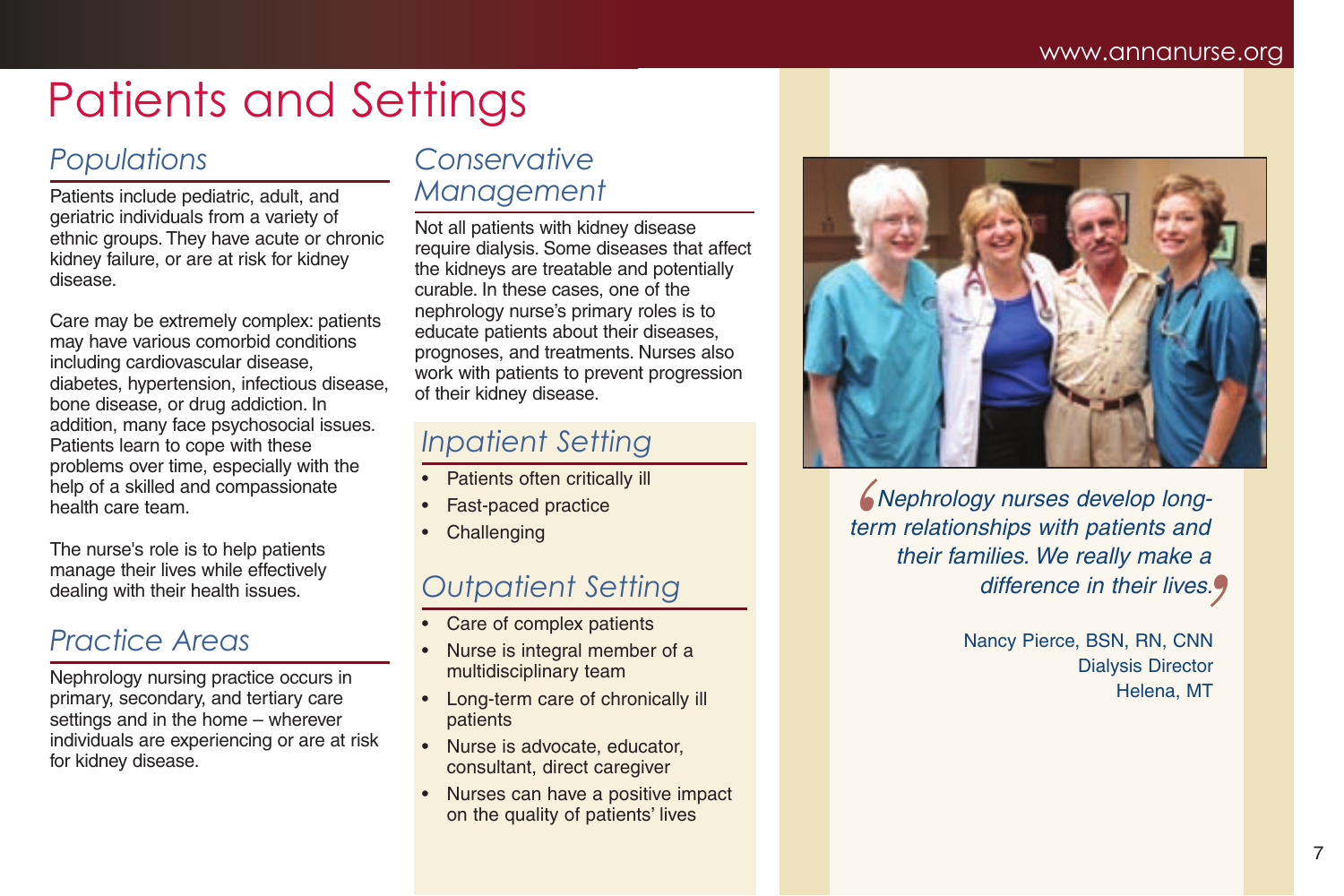## Treatment Modalities

**Nephrology nurses work with all treatment modalities for kidney disease.**



#### *Hemodialysis*

Hemodialysis removes accumulated metabolic waste products from the blood using an artificial kidney. Hemodialysis is considered a life-sustaining treatment for acute and chronic kidney failure.

The nephrology nurse in a hemodialysis setting:

- Works within a standardized protocol.
- Functions as educator, direct caregiver, and coordinator.
- Cares for chronic kidney failure patients on a long-term basis.
- Assesses patients for signs of fluid and electrolyte imbalance.
- Uses a general knowledge base of medical-surgical, pediatric, geriatric, and psychiatric nursing.
- Must have technical knowledge of dialysis equipment and good communication skills.

#### *Peritoneal Dialysis (PD)*

Like hemodialysis, PD removes metabolic waste from the blood. Primarily a self-care option, PD patients manage their own treatment via a flexible, permanent, indwelling catheter. The peritoneum serves as the dialysis membrane. PD is used to treat both acute and chronic kidney failure.

The nephrology nurse in a PD setting:

- Performs physical assessments.
- Collaborates with the medical team and the patient to manage clinical, nutritional, and psychosocial needs.
- Analyzes monthly laboratory tests.
- Teaches patient and family to perform PD at home.
- Must have good assessment skills to evaluate education needs and assess response to dialysis therapy.

#### *Renal Transplant*

Patients who meet the medical criteria may choose kidney transplantation. With the new immunosuppressive medications, transplant is now a very successful therapy. The problem continues to be the shortage of available donor organs.

The nephrology nurse in a transplant setting:

- Has a varied and extensive role that requires continuous education and clinical training.
- May function as a staff nurse, transplant or organ recovery coordinator.
- Uses the nursing process to meet the unique needs of transplant recipients and living donors.
- Monitors patients for rejection, infection, and other complications.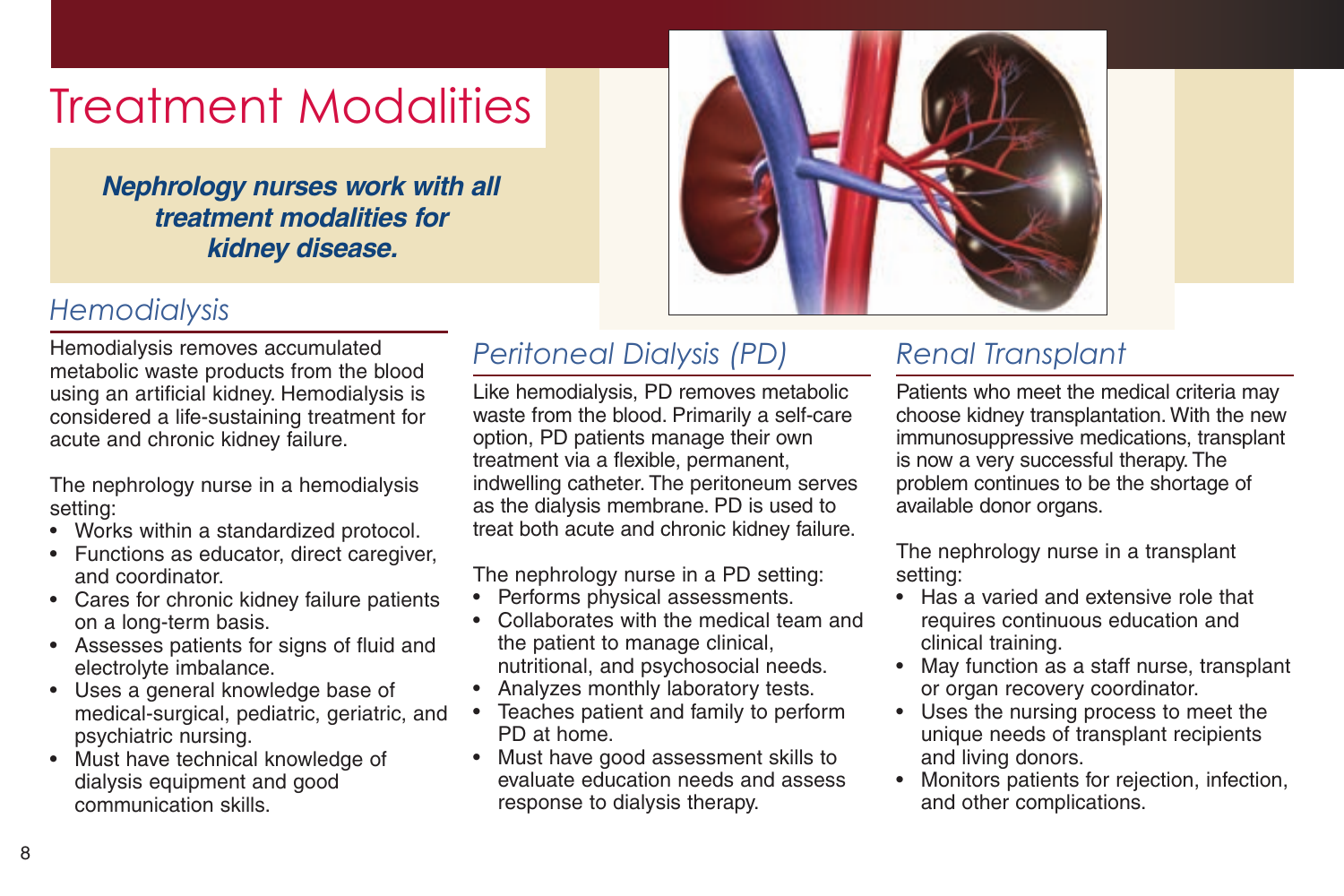## Career Opportunities In Nephrology Nursing

#### *Education*

There are many options available for nurses pursuing a career in nephrology education. In the work setting, the educator is a valuable resource as a coach for new staff or for nurses in other disciplines. In the academic setting, educators may choose to teach basic nursing, master's, or doctoral level programs.

#### *Management*

Strong leaders and skilled communicators are ideal for the many management and administrative positions now available. Superior patient care skills are needed, and most settings prefer a BSN or advanced degree. The role is challenging, evolving, and exciting.

#### *Research*

A data-driven society and the goal of evidence-based quality care has broadened this area for nephrology nurses. To help improve nephrology treatments and support advances in practice, ANNA has joined other corporations to make funds available for nephrology nursing research.

#### *Advanced Practice Nursing*

Advanced practice nurses (APNs) in nephrology include clinical nurse specialists (CNSs) and nurse practitioners (NPs). The APN provides care for patients along the continuum of kidney disease and in all treatment modalities. Both the CNS and NP roles are utilized in the inpatient and outpatient settings with the nurses working as clinicians, consultants, educators, and researchers.



**ANNA members are political advocates and leaders in the workplace and community.**

#### *Case Management*

The nephrology nurse case manager oversees the quality, outcome, and cost of patient care. Patient advocacy and continuity of care are two vital components of this role.

#### *Corporate/Government*

Corporate employers include national and international manufacturers and distributors of dialysis and related equipment, as well as pharmaceutical companies. In government settings, nurses may find work at the local, state, or federal levels.

#### *Pediatric Nephrology*

This is a growing and fulfilling subspecialty, with pediatric nephrology nurses practicing in all treatment modalities.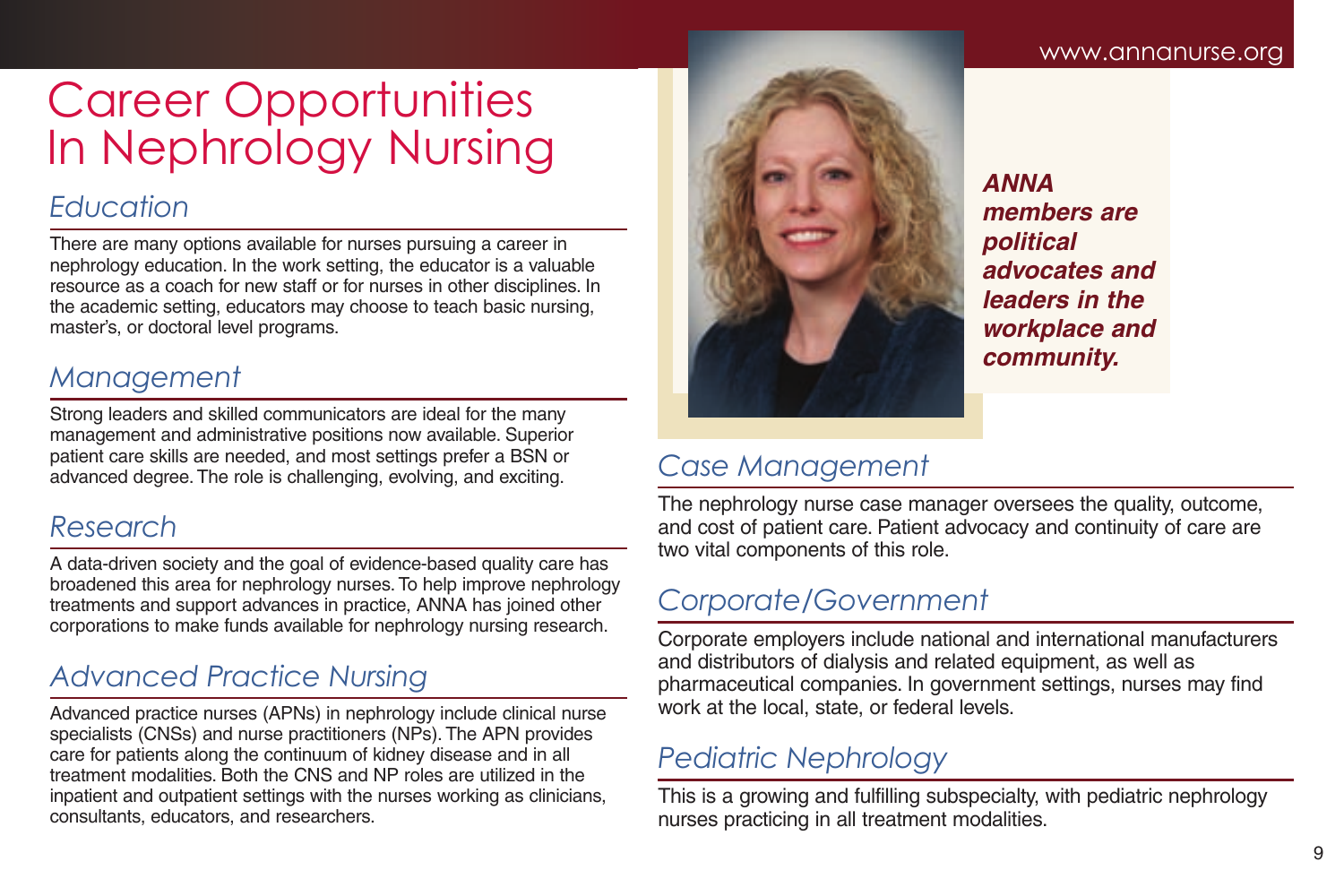







**We welcome you** to join our caring community. Visit **www.annanurse.org** to learn more.

#### *About ANNA*

Since it was established as a nonprofit organization in 1969, the American Nephrology Nurses' Association (ANNA) has been serving members who span the nephrology nursing spectrum.

ANNA has a membership of over 12,000 registered nurses and other health care professionals at all levels of practice. Members work in such areas as conservative management, peritoneal dialysis, hemodialysis, continuous renal replacement therapies, transplantation, industry, and government/regulatory agencies.

Because ANNA offers programs to mentor newcomers and develop leaders, the association has been extremely successful in helping members attain their goals.

ANNA serves its members through a national structure separated into four regions. Within these regions are over 100 local chapters. The association also offers top quality education services, products, conferences, and programs. State-of-the-art technology provides networking opportunities and supports a vast array of member services and resources on the Web site, www.annanurse.org.

## ANNA Member Benefits

- Nephrology Nursing Journal (bimonthly)
- ANNA Update newsletter (bimonthly)
- ANNA E-News (monthly)
- ANNA's RenalWEB Biweekly Nephrology Nursing News
- Top-quality education programs
- Awards, scholarships, and grants
- Leadership training and development
- Health policy representation
- Professional resources and publications
- ANNA Resource Corps volunteer network
- Special Interest Groups (SIGs)
- Web site and Internet community
- Online continuing nursing education (ANNA's Online Library)
- Networking through local chapters
- ANNA Connected Social and Professional Networking
- Professional liability insurance (through Nurses Service Organization)
- Discounts for programs and publications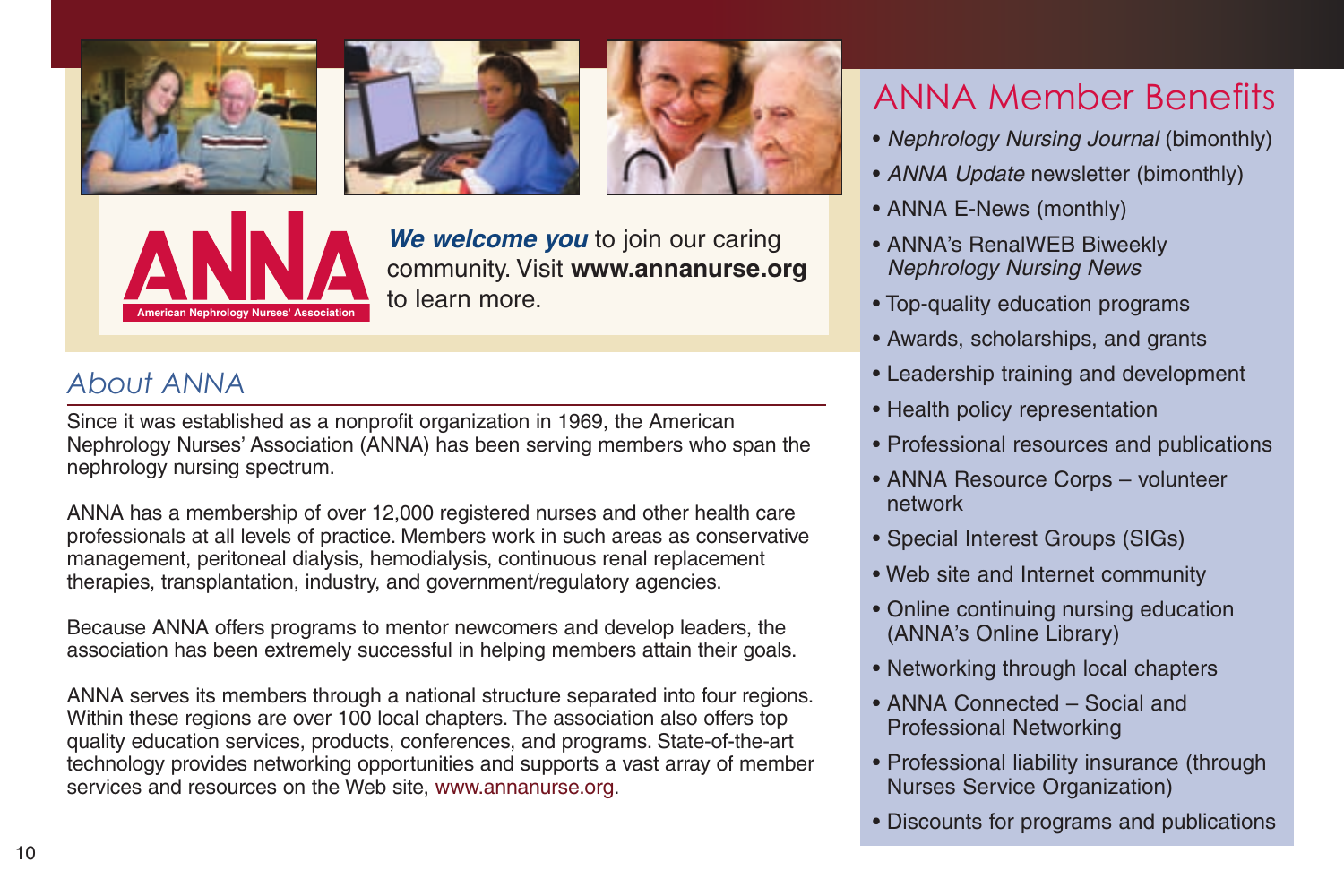## Become a member

#### *Membership Categories*

• **Active member:**

Any registered nurse licensed in the United States, Canada, or Mexico who is interested in the care of nephrology patients is eligible for active membership.

#### • **Associate member:**

LP/VNs, technicians, and others interested in nephrology are welcome to join as associate members.

• **International member:** International membership is available to registered nurses living outside of North America.

#### • **Student member:**

Students are invited to join at a special reduced membership rate.

More details: www.annanurse.org "Join ANNA or Renew."



#### *Fast-track Your Education and Professional Growth*

*ANNA Virtual World.* The Virtual World includes three resources:

- ANNA's Web site, www.annanurse.org
- ANNA Connected, social and professional networking for members accessed via ANNA's Web site.
- ANNA's Online Library, a vast array of online education available at www.prolibraries.com/anna.

*Publications.* As a member, you'll receive Nephrology Nursing Journal (NNJ), the association's official publication. This bimonthly peer-reviewed journal contains original articles, research, special features, and editorials. You'll also receive ANNA Update newsletter, ANNA E-news, and other special publications.

#### *Programs and Resources.* You'll learn the latest practice advances at ANNA's **National Symposium** and **Fall Meeting for Nephrology Nurses, Managers, and Advanced Practice Nurses.** There are also health policy and leadership workshops; audio conferences; an extensive online library; and numerous chapter programs.

#### www.annanurse.org

#### *How to join:*

**1. Apply Online**

The fastest and easiest way to join! Visit www.annanurse.org and complete the online membership application.

#### **2. Download Printable Form**

Visit www.annanurse.org and download a PDF of the membership application. Complete the information, enclose your payment, and mail as **instructed.** 



Questions? We're here to help! Call ANNA at 888-600-ANNA (2662) or e-mail anna@ajj.com.